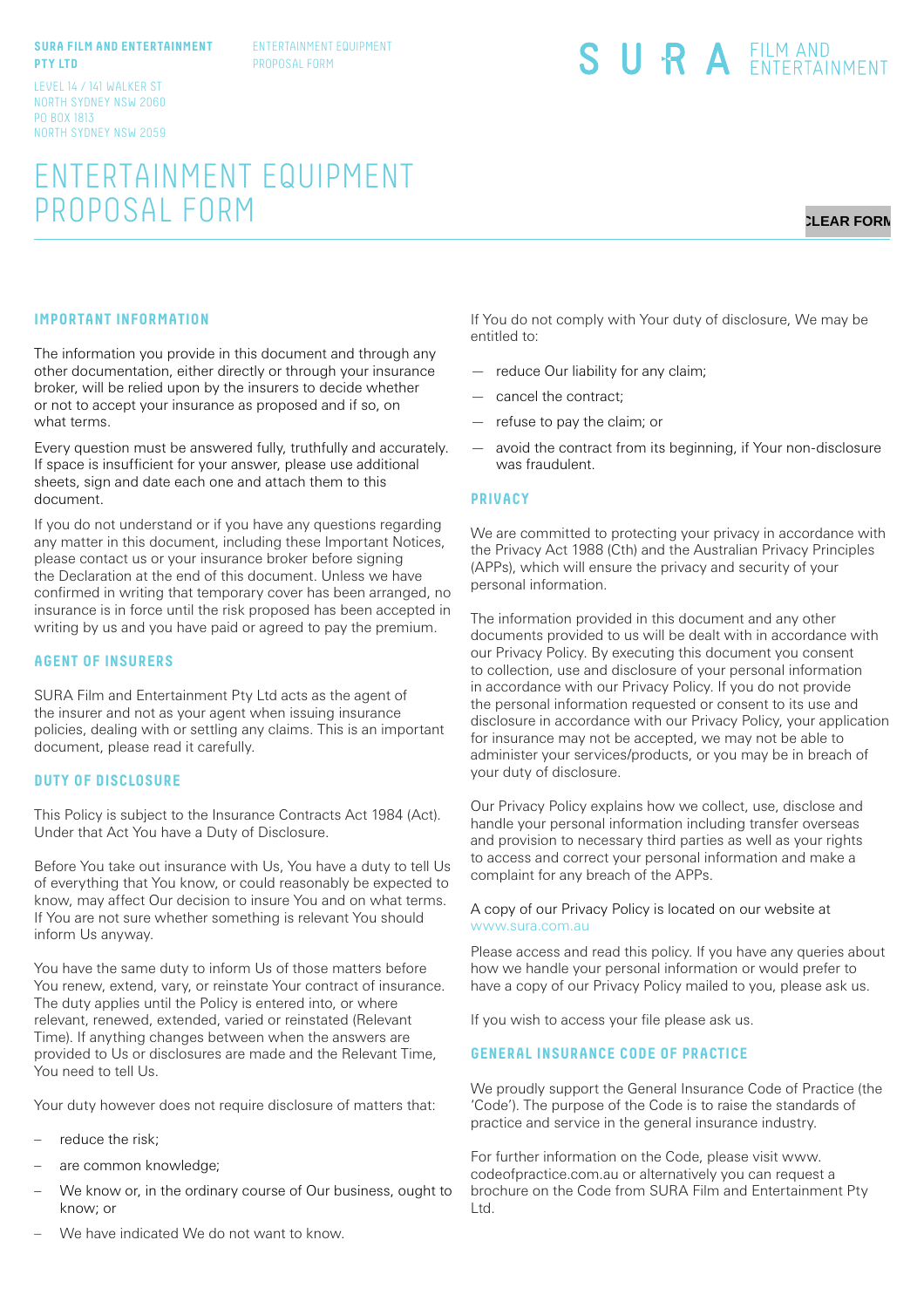# **ENTERTAINMENT EQUIPMENT PROPOSAL FORM**

| 1.     | Name of Proposer                                                                                                 |                            |  |                    |                |            |               |
|--------|------------------------------------------------------------------------------------------------------------------|----------------------------|--|--------------------|----------------|------------|---------------|
|        | 2. Address                                                                                                       |                            |  |                    |                |            |               |
| 3.     | Telephone                                                                                                        | Facsimile                  |  |                    |                |            |               |
|        | <b>Email Address</b>                                                                                             |                            |  |                    |                |            |               |
| 4.     | (A) Individual<br>Proposer is:<br>$\Box$                                                                         | (B) Partnership            |  | $\Box$ (C) Company |                |            |               |
| 5.     | Number of Employees                                                                                              |                            |  |                    |                |            |               |
| 6.     | Is the proposer registered for GST?                                                                              |                            |  |                    |                | Yes        | No            |
|        | <b>ABN</b>                                                                                                       |                            |  | <b>ITC</b>         |                |            | $\frac{0}{0}$ |
| 7.     | Occupation                                                                                                       |                            |  |                    |                |            |               |
| 8.     | <b>Experience of Proposer</b>                                                                                    |                            |  |                    |                |            |               |
|        |                                                                                                                  |                            |  |                    |                |            |               |
|        |                                                                                                                  |                            |  |                    |                |            |               |
|        |                                                                                                                  |                            |  |                    |                |            |               |
| 9.     | Period of Cover                                                                                                  | From<br>$\sqrt{2}$         |  | To                 | $\sqrt{2}$     | $\prime$   |               |
|        | 10. Geographical Limits Required                                                                                 | New Zealand wide           |  |                    | Australia wide |            |               |
|        |                                                                                                                  | Australia and New Zealand  |  |                    | Worldwide      |            |               |
| 11. a) | Will equipment be loaned out, hired out or rented out?                                                           |                            |  |                    |                | $\Box$ Yes | ⊿ No          |
|        | Will equipment/props, sets and wardrobe/office contents require Fire Cover?<br>b)                                |                            |  |                    |                | $\Box$ Yes | ⊿No           |
|        | If Yes, please provide copy of your Conditions of Business with this proposal.                                   |                            |  |                    |                |            |               |
|        | 12. Location to which equipment is returned when not in use and overnight                                        |                            |  |                    |                |            |               |
|        |                                                                                                                  |                            |  |                    |                |            |               |
|        |                                                                                                                  |                            |  |                    |                |            |               |
|        |                                                                                                                  |                            |  |                    |                |            |               |
|        | 13. Indicate by ticking if following security measures are in place at premises where equipment usually resides: |                            |  |                    |                |            |               |
|        | Deadlocks on all external doors                                                                                  | Keyed locks on all windows |  |                    |                |            |               |
|        | $\perp$ Local alarm                                                                                              | Monitored alarm            |  |                    |                |            |               |
|        |                                                                                                                  |                            |  |                    |                |            |               |
|        | 14. Indicate by ticking if following security is in place whilst equipment is locked in a motor vehicle:         |                            |  |                    |                |            |               |
|        | $\Box$ Engine Immobiliser                                                                                        | Full Metal Jacket          |  |                    |                |            |               |
|        | Alarm                                                                                                            | Metal Cage                 |  |                    |                |            |               |
|        |                                                                                                                  |                            |  |                    |                |            |               |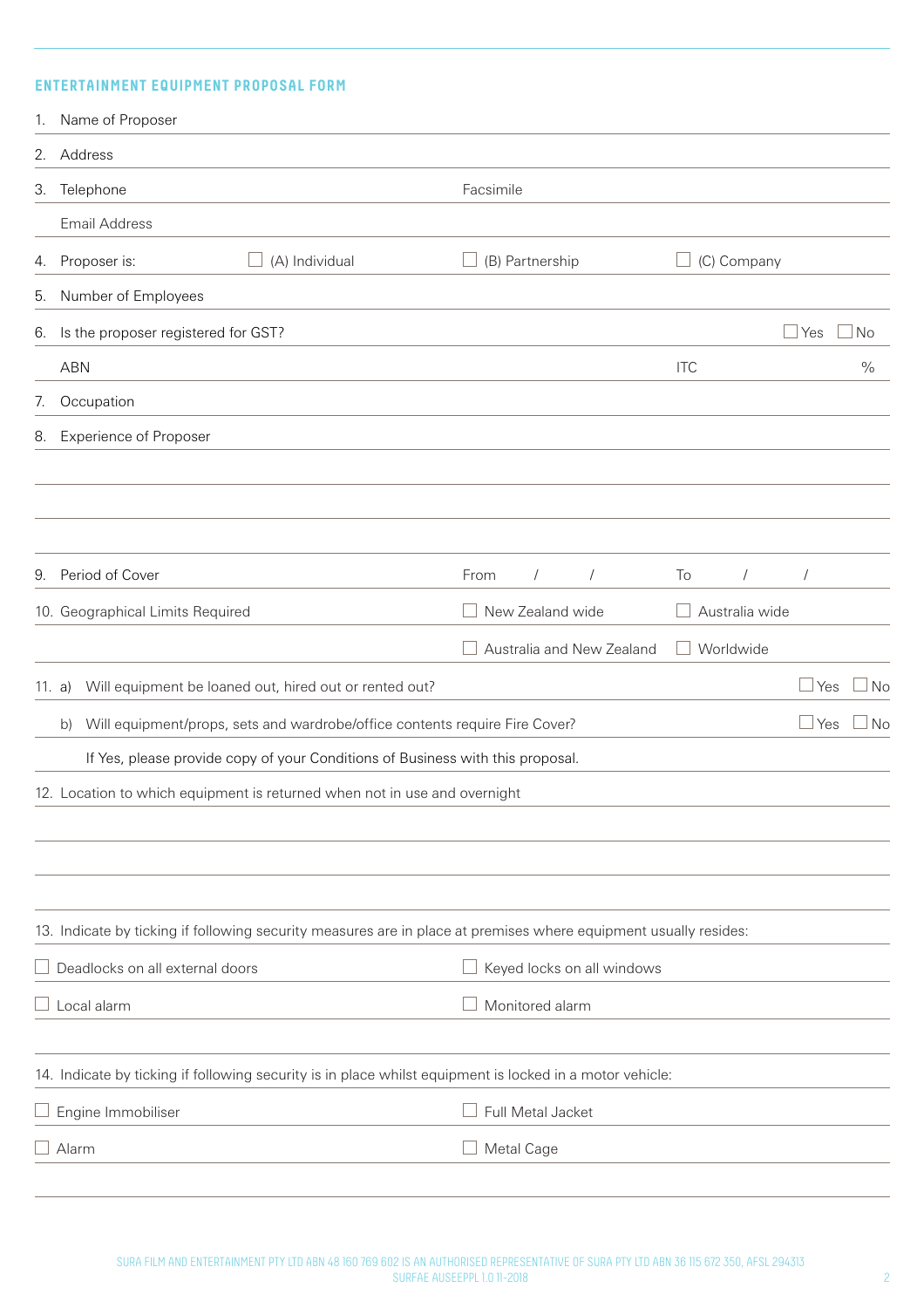| 15. Will equipment be left in a motor vehicle overnight? | $\overline{\text{No}}$<br>Yes      |
|----------------------------------------------------------|------------------------------------|
| If yes, will motor vehicle be parked in a locked garage? | Yes<br>⊟ No                        |
| 16. Do all major items have protective transport casing? | $\overline{\phantom{a}}$ No<br>Yes |
| If no, how are items protected for transport?            |                                    |
|                                                          |                                    |

# **MISCELLANEOUS EQUIPMENT SCHEDULE**

(Please use additional sheets as needed)

| DESCRIPTION<br>MAKE AND MODEL | SERIAL NO. | YEAR PURCHASED                                             | ORIGINAL PRICE (\$) | SUM INSURED (\$)                                                                |
|-------------------------------|------------|------------------------------------------------------------|---------------------|---------------------------------------------------------------------------------|
|                               |            |                                                            |                     |                                                                                 |
|                               |            |                                                            |                     |                                                                                 |
|                               |            |                                                            |                     |                                                                                 |
|                               |            |                                                            |                     |                                                                                 |
|                               |            |                                                            |                     |                                                                                 |
|                               |            |                                                            |                     |                                                                                 |
|                               |            |                                                            |                     |                                                                                 |
|                               |            |                                                            |                     |                                                                                 |
|                               |            |                                                            |                     |                                                                                 |
|                               |            |                                                            |                     |                                                                                 |
|                               |            |                                                            |                     |                                                                                 |
|                               |            | <u> 2000 - Jan Sarah Barat, Amerikaan parte (h. 1982).</u> |                     | <b>State State</b>                                                              |
|                               |            |                                                            |                     | the contract of the contract of the contract of the contract of the contract of |
|                               | $ -$       | $ -$                                                       | $ -$                | $ -$<br>$ -$                                                                    |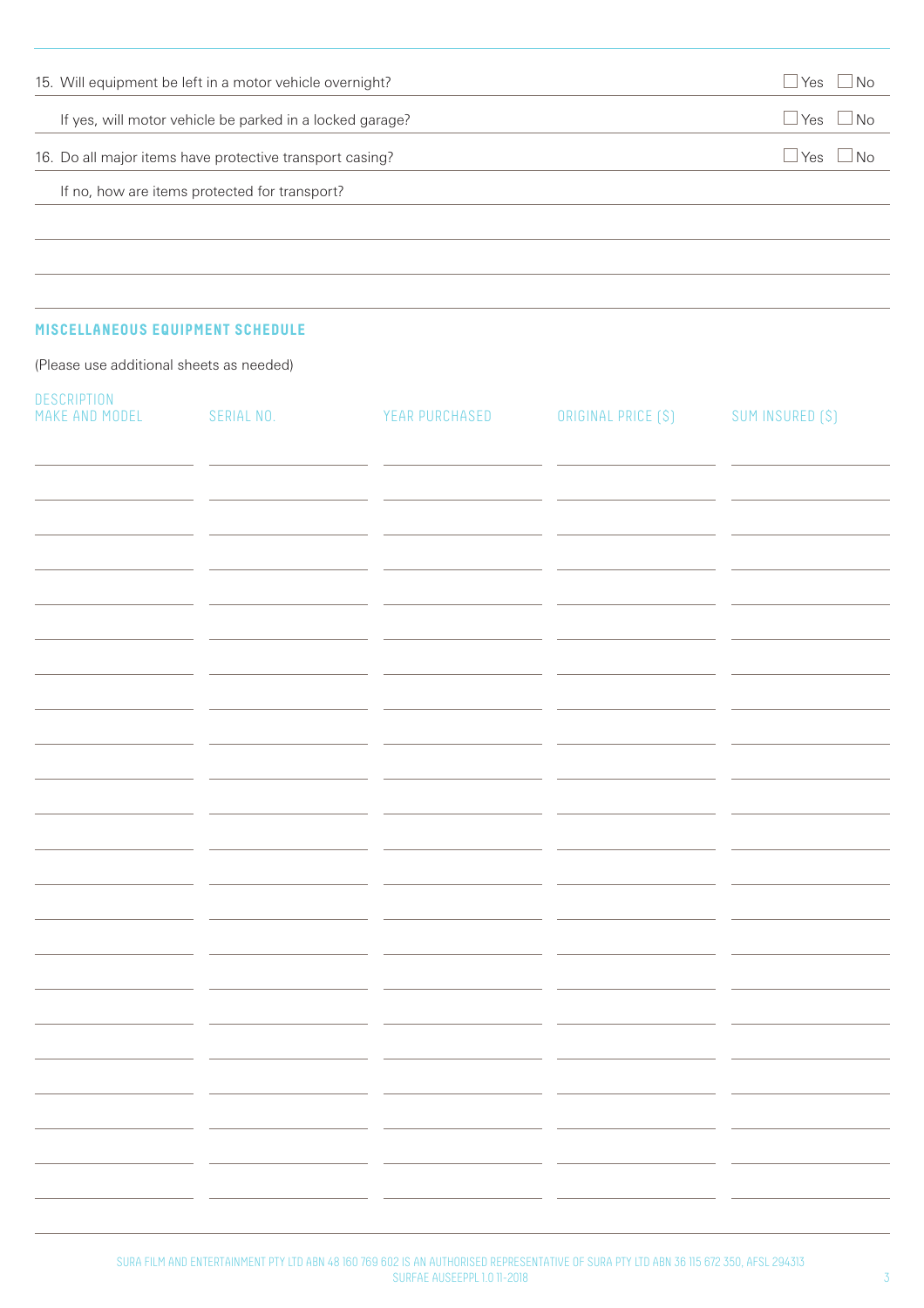| 17. Total Sums Insured                                                                                                                                                                            |                                                                                                 |                            |
|---------------------------------------------------------------------------------------------------------------------------------------------------------------------------------------------------|-------------------------------------------------------------------------------------------------|----------------------------|
| Owned Equipment<br>a)                                                                                                                                                                             | \$                                                                                              |                            |
| Non-Owned Equipment<br>a)                                                                                                                                                                         | \$                                                                                              |                            |
| Office Contents<br>a)                                                                                                                                                                             | \$                                                                                              |                            |
| Props, sets and wardrobe<br>a)                                                                                                                                                                    | $\frac{1}{2}$                                                                                   |                            |
| Other (please specify)<br>a)                                                                                                                                                                      | \$                                                                                              |                            |
| 18. Will any other equipment be exposed to hazardous materials, used in stunts or involved in any<br>hazardous activities (e.g. Mounted to motor vehicles, shooting from aircraft or watercraft)? |                                                                                                 | Yes<br>No                  |
| If Yes, please provide full details                                                                                                                                                               |                                                                                                 |                            |
|                                                                                                                                                                                                   |                                                                                                 |                            |
|                                                                                                                                                                                                   |                                                                                                 |                            |
|                                                                                                                                                                                                   |                                                                                                 |                            |
| 19. If the Proposer is a partnership, please provide the names and adresses of each partner                                                                                                       |                                                                                                 |                            |
|                                                                                                                                                                                                   |                                                                                                 |                            |
|                                                                                                                                                                                                   |                                                                                                 |                            |
|                                                                                                                                                                                                   |                                                                                                 |                            |
| 20. If the Proposer is a company or a private business venture, other than a partnership,<br>please supply the names and addresses of each director                                               |                                                                                                 |                            |
|                                                                                                                                                                                                   |                                                                                                 |                            |
|                                                                                                                                                                                                   |                                                                                                 |                            |
|                                                                                                                                                                                                   |                                                                                                 |                            |
| 21. Have any of the Proposers ever been convicted of a criminal offence relating to arson, fraud or<br>otherwise involving dishonesty?                                                            |                                                                                                 | $\Box$ Yes<br>$\Box$ No    |
| If Yes, please provide full details                                                                                                                                                               |                                                                                                 |                            |
|                                                                                                                                                                                                   |                                                                                                 |                            |
|                                                                                                                                                                                                   |                                                                                                 |                            |
|                                                                                                                                                                                                   |                                                                                                 |                            |
| 22. Have any of the Proposer:                                                                                                                                                                     |                                                                                                 |                            |
| a)                                                                                                                                                                                                | Ever had any insurance declined, cancelled or made the subject of special terms and conditions? | $\Box$ Yes<br>$\Box$ No    |
| b)<br>the past five (5) years?                                                                                                                                                                    | Lodged a claim on an insurance policy (other than for a motor vehicle or a life policy) during  | No<br>⊥Yes                 |
| Ever had a claim declined by an insurance company?<br>C)                                                                                                                                          |                                                                                                 | $\mathsf{\perp}$ Yes<br>No |
| If yes to a), b) or c), please provide full details                                                                                                                                               |                                                                                                 |                            |
|                                                                                                                                                                                                   |                                                                                                 |                            |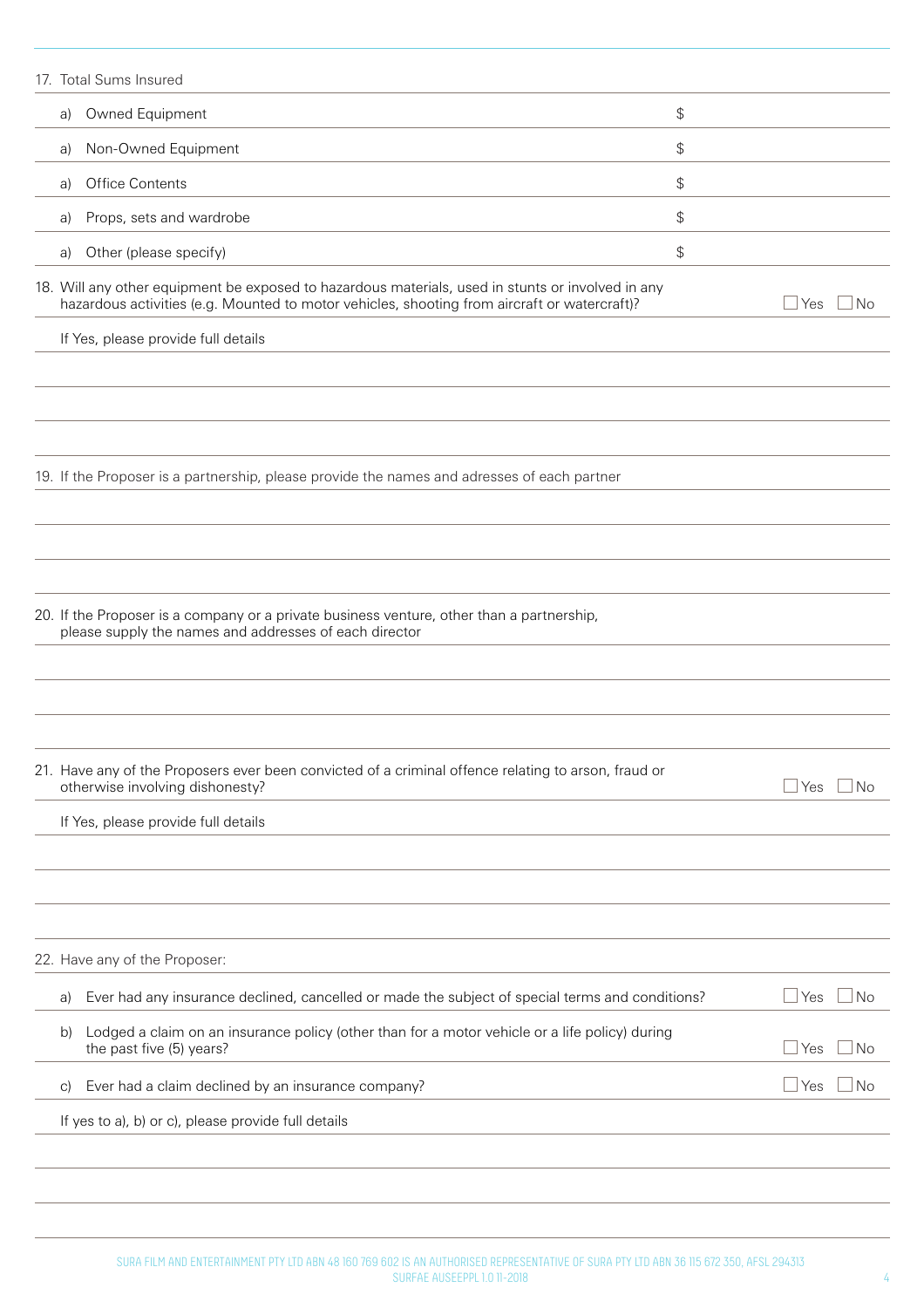| 23. Have any of the Proposers arranged any other insurance through SURA Film and Entertainment<br>or with any other insurer, which covers the subject matter of this Proposal?                                 | $\Box$ Yes $\Box$ No      |
|----------------------------------------------------------------------------------------------------------------------------------------------------------------------------------------------------------------|---------------------------|
| If Yes, please provide full details                                                                                                                                                                            |                           |
|                                                                                                                                                                                                                |                           |
| 24. Have any of the Proposers entered into any agreement which would affect your right to make a<br>claim against a responsible Third Party in the event of a claim under the insurance now<br>being proposed? | $\Box$ Yes<br>l No        |
| If Yes, please provide full details                                                                                                                                                                            |                           |
| 25. Is the financial interest of any other person or organisation (for example, a mortgagee or other                                                                                                           | $\Box$ Yes $\Box$         |
| financier, lessor or principal), to be noted on the policy?<br>If Yes, please provide full details                                                                                                             | ⊿ No                      |
| 26. Have you or any Partner or Director of the business                                                                                                                                                        |                           |
| Ever been declared bankrupt?<br>a)                                                                                                                                                                             | $\sqcup$ Yes<br>$\Box$ No |
| If Yes, please provide full detail                                                                                                                                                                             |                           |
| Been involved in a company or business which became insolvent or subject to any form of<br>b)<br>solvency administration?                                                                                      | ⊿Yes L<br>$\Box$ No       |
| If Yes, please provide full details                                                                                                                                                                            |                           |
|                                                                                                                                                                                                                |                           |
|                                                                                                                                                                                                                |                           |

Please note: Questions 21 to 24 also apply to any person identified in answers to Questions 19 and 20.